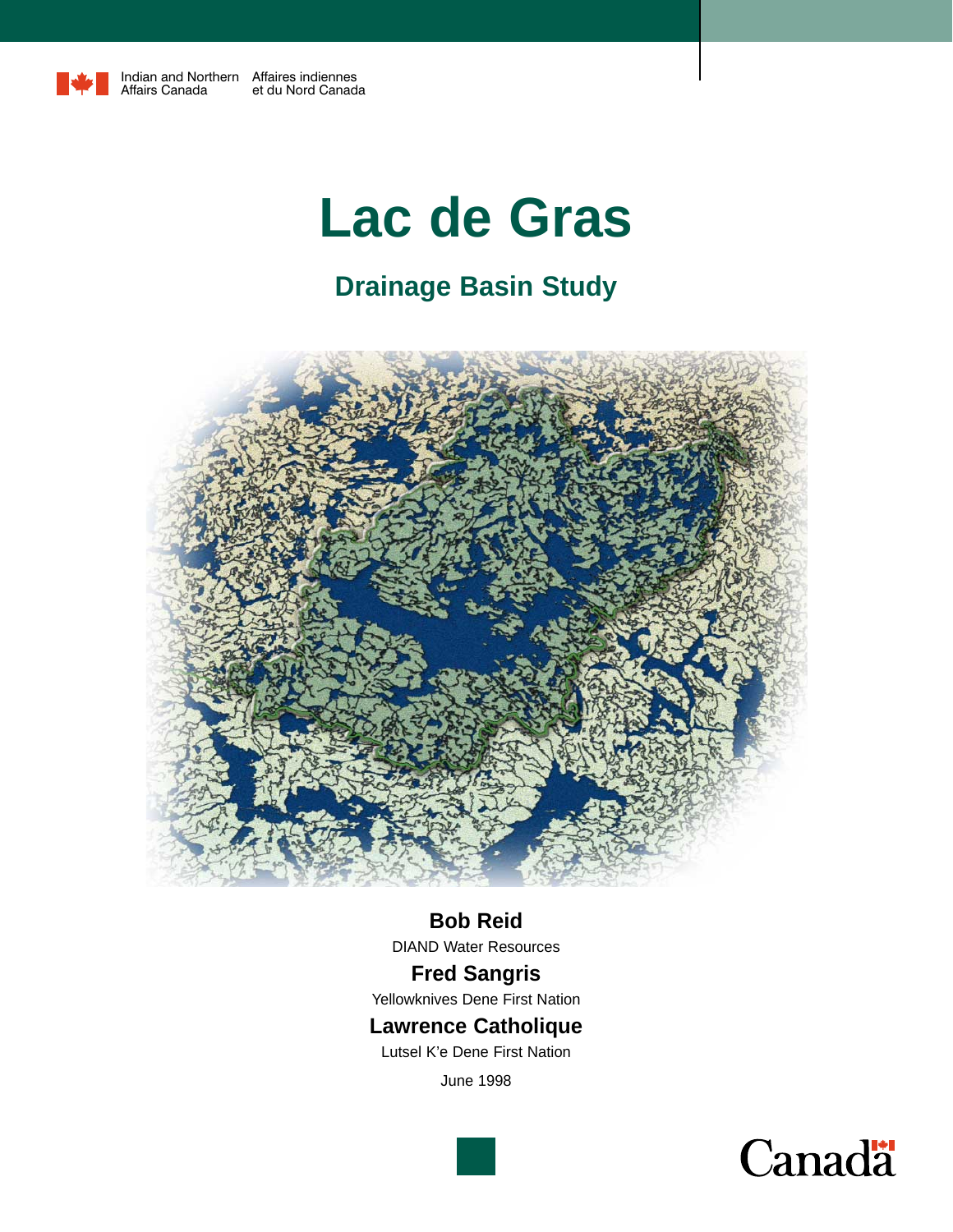

Water Resources Division PO Box 1500 Yellowknife, NT X1A 2R3

26 June 1998

David Milburn Manager Water Resources Division Yellowknife, NT

Dear David,

The following document is the final report on the Lac de Gras Drainage Basin Study field investigations conducted in July 1997 in co-operation with the Lutsel K'e Dene First Nation, Yellowknives Dene First Nation and Diavik Diamond Mines. The purpose of the field study was to determine if there was outflow from Lac de Gras to the south into the Aylmer Lake - Lockhart River drainage basin. Community elders and representatives of the Land and Environment Committees from both First Nations participated in the field study, which consisted of aerial and ground surveys along the drainage basin divide (height-of-land) and the shoreline of Lac de Gras. From the field surveys, we were able to conclude that there is no surface outflow from Lac de Gras into the Aylmer Lake - Lockhart River system.

A letter from the Yellowknives Dene First Nation, attached in Appendix 4 of the report, provides additional comments and recommendations for additional studies.

Sincerely,

Bob Reid

Bob Reid Hydrologist

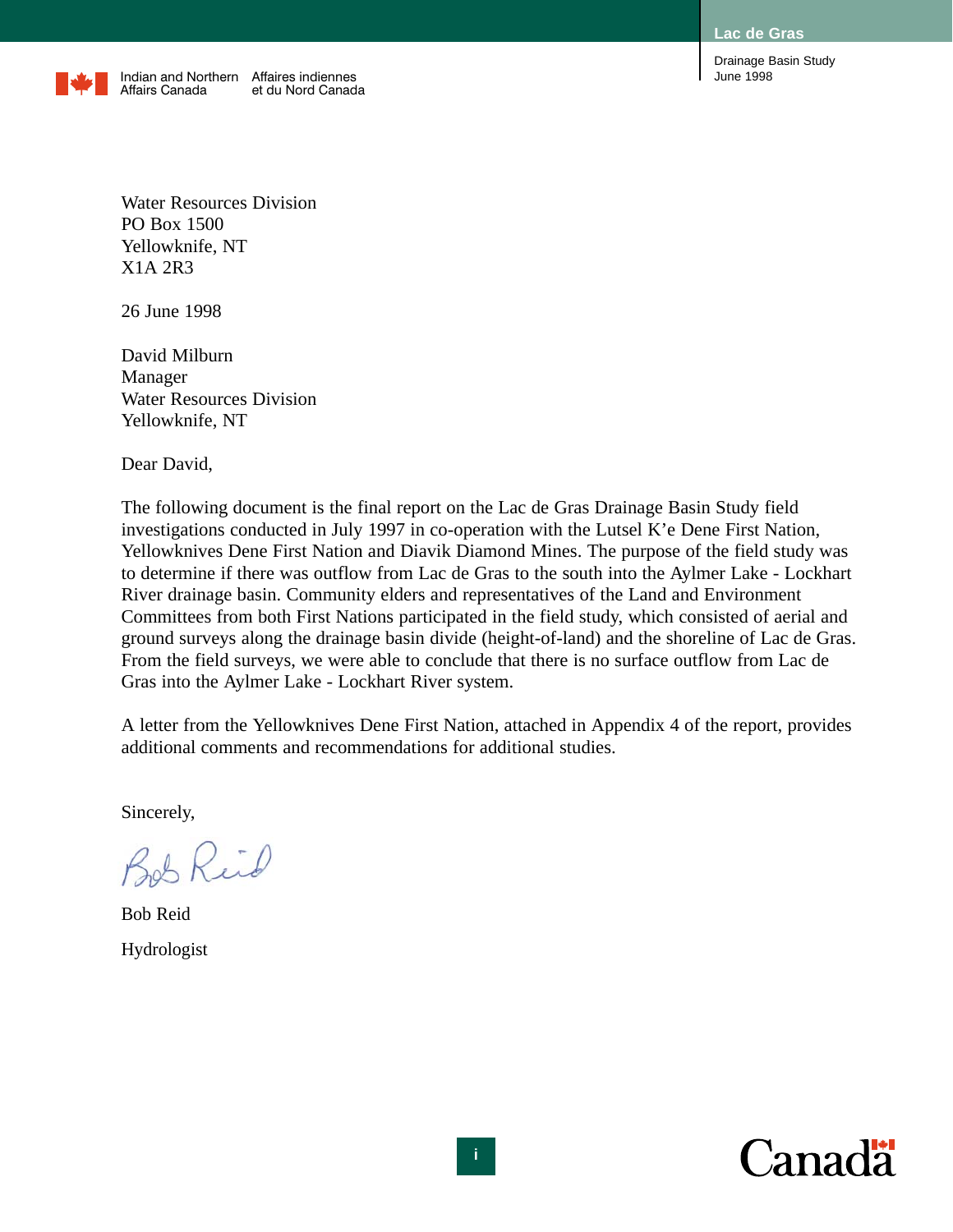June 1998

Drainage Basin Study



Published under the authority of the Minister of Indian Affairs and Northern Development Ottawa, 1999 http://www.inac.gc.ca

QS-Y133-000-EE-A1 Catalogue No. R79-8/1999E-IN ISBN 0-662-28213-2

© Minister of Public Works and Government Services Canada

Cette publication peut aussi être obtenue en français sous le titre : *Étude du bassin hydrographique du Lac de Gras*.

### **Table of Contents**

| Appendix 1: BHP Water Licence Hearing: Transcript Excerpts 8         |
|----------------------------------------------------------------------|
| Appendix 2: Lac de Gras Drainage Basin Study - Field Trip Expenses11 |
| Appendix 3: Lac de Gras Drainage Basin Study - Field Trip Log 12     |
| Appendix 4: Comments from Yellowknives Dene First Nation 13          |

### **List of Figures**

| Photo 1: Narrows between Lac du Sauvage and Lac de Gras 3             |  |
|-----------------------------------------------------------------------|--|
|                                                                       |  |
|                                                                       |  |
|                                                                       |  |
| Photo 5: Winter road portage, Echo Bay road camp in background 5      |  |
| Photo 6: Winter road portage, direction of stream flow is northward 5 |  |
|                                                                       |  |
|                                                                       |  |
| Photo 9: Coppermine River below the outlet of Lac de Gras 7           |  |

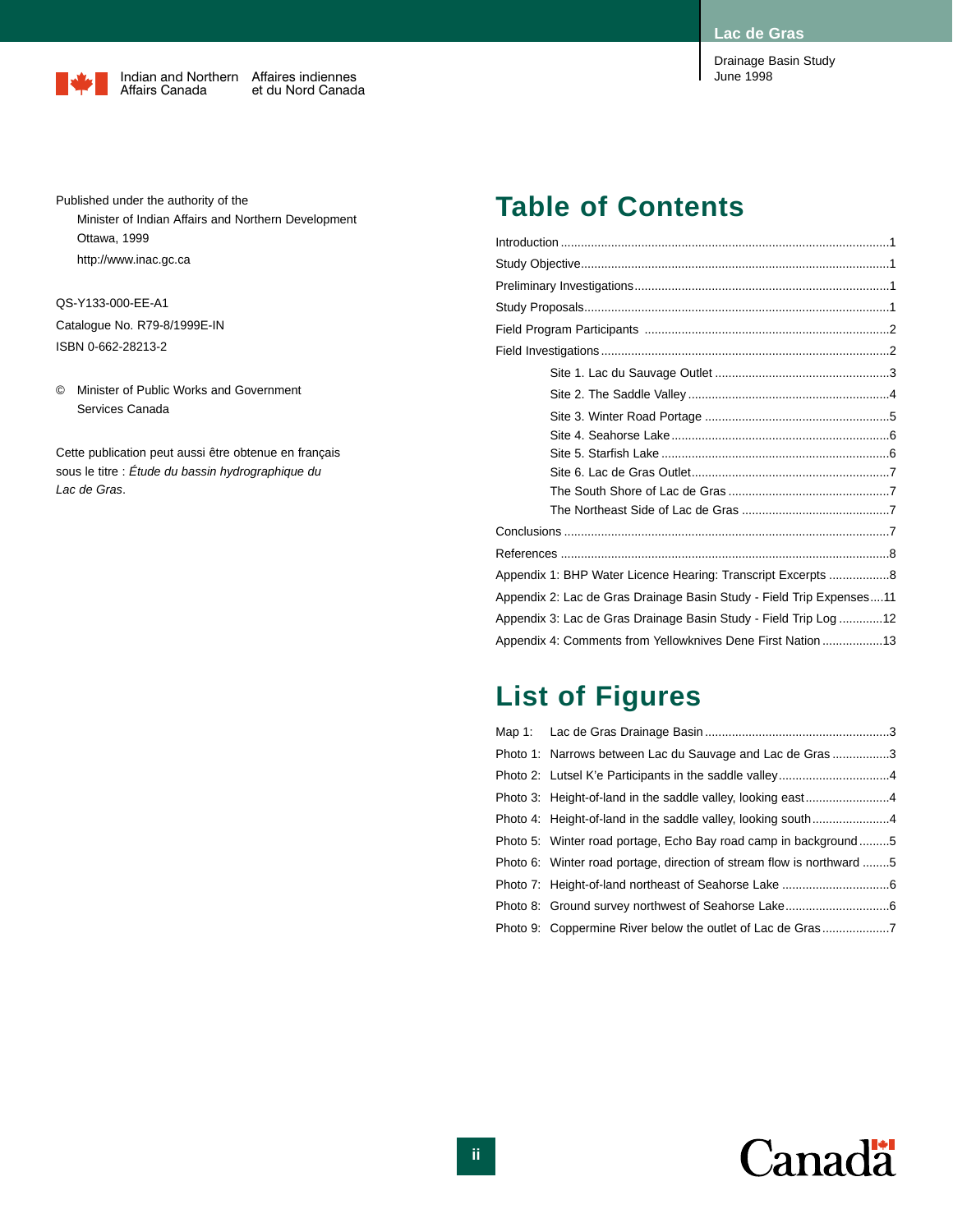### **Introduction**

Concerns about the transport of mine effluent<br>Coontaminants into the Lockhart River system were raised by elders from the Lutsel K'e and the Yellowknives Dene Bands at the NWT Water Board public hearings in 1996 for the BHP Diamonds water license (Appendix 1). The elders stated that outflow from Lac de Gras to the Aylmer Lake - Lockhart River system is known to occur. As a result of this information, the NWT Water Board Chair requested that DIAND conduct a study to determine if there is outflow from Lac de Gras to the Lockhart River system (Wray, 1996). The DIAND Minister agreed that a study was necessary to "determine if there is any significant southward drainage from Lac de Gras to Great Slave Lake" and to address the concerns of the band elders (Irwin, 1997).

After the public hearing, meetings were held with the environment committees and elders in Lutsel K'e and Dettah to answer the concerns of the elders regarding flow from Lac de Gras to the south. As the topographic maps of the area do not show any rivers connecting Lac de Gras to the Lockhart River system, it was decided through the community consultations that an initial study would be necessary to learn if there is flow from Lac de Gras to the south via Courageous, Mackay or Thonokied Lakes into the Aylmer Lake - Lockhart River system. If so, subsequent studies would address potential environmental effects in the Lockhart River and Great Slave Lake from the diamond mine developments at BHP Koala (Ek'ati) and Diavik Diamond Mines, or from other future developments in the Lac de Gras basin.

# **Study Objective**

The objective of the basin survey was to determine whether there is outflow from Lac de Gras to the south, into the Aylmer Lake-Lockhart River system.

# **Preliminary Investigations**

To address the concerns of the elders raised at the public hearing, meetings were held in Lutsel K'e with the community elders, the environment committee and hydrologists from DIAND Water Resources. The purpose of the meetings was to identify areas on topographic maps (NTS 1:250,000 map sheets 76C Aylmer Lake and 76D Lac de Gras) where outflow from Lac de Gras to the south may occur. The elders were asked where they have travelled and where they thought the water might flow from Lac de Gras into the Aylmer Lake - Lockhart River system. The Lutsel K'e elders identified three sites: a long narrow saddle valley (64°31.26'N, 109°56.61'W) between the southeast corner of Lac de Gras and the northwest finger on Thonokied Lake; the Seahorse Lake area (64°18'N, 111°15'W); and north of Starfish Lake (64°24'N, 111°40'W). From the discussion during the mapping exercise it was decided that travel to the Lac de Gras basin area was necessary to verify the drainage connections and directions.

The Yellowknives Dene Band had prepared a map that identified the Lac de Gras drainage basin and showed four areas to investigate for possible hydrological connection to the Aylmer Lake - Lockhart River system. Three sites were the same as above and the fourth site (64°20'N, 110°00'W) was between Lac de Gras and the north end of MacKay Lake, by the Echo Bay winter road portage.

### **Study Proposals**

A study proposal was prepared by DIAND Water Resources, Yellowknife, to conduct a helicopter survey of the Lac de Gras basin to verify the drainage direction and the location of the height-of-land. The proposed survey would include representatives from Lutsel K'e and the Yellowknives Dene Band with accommodation provided by Diavik. Costs for the study were estimated at \$30,000. This proposal was

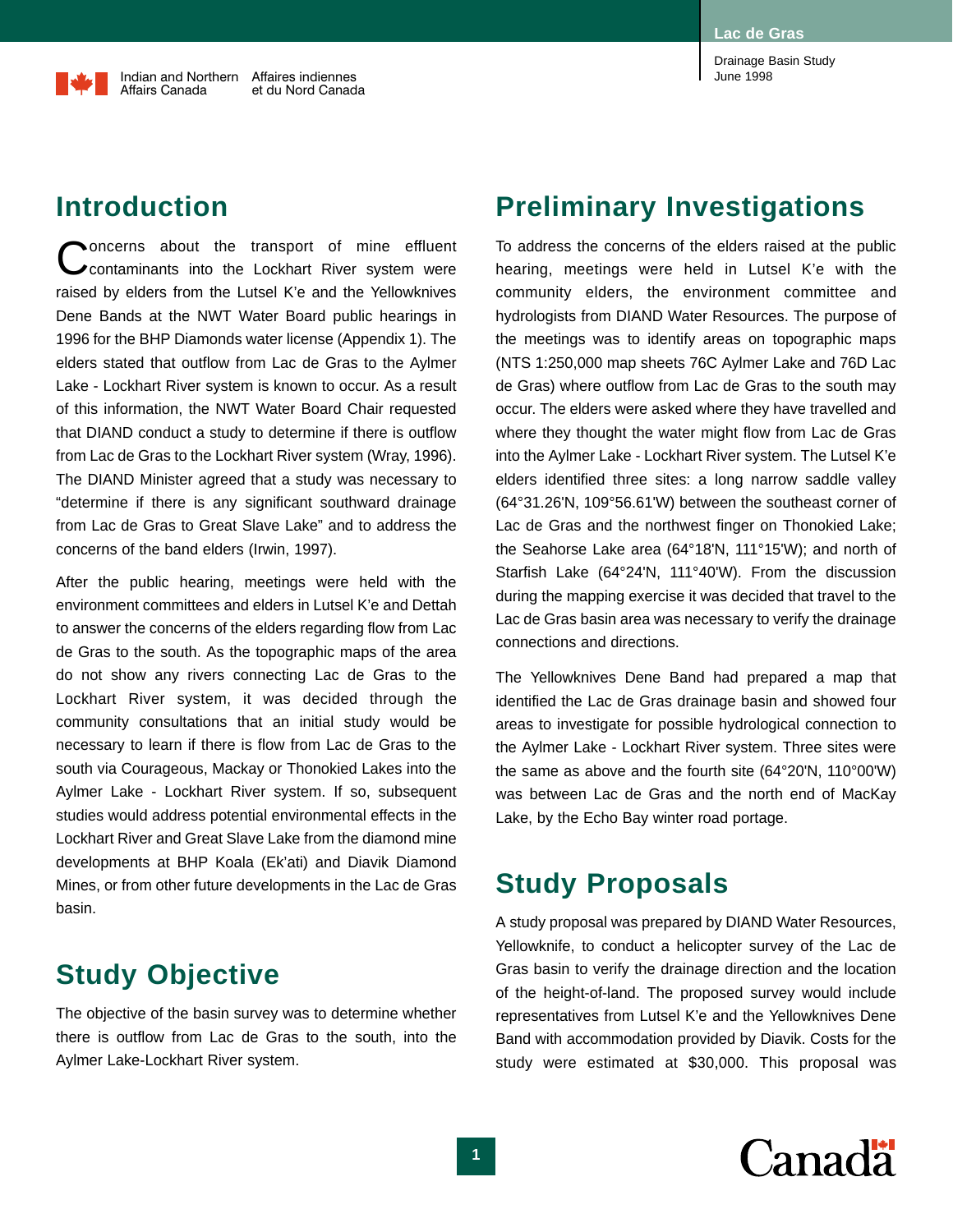submitted to the Northern Water Resources Study Program, a funding program administered by DIAND Water Resources, Ottawa. The NWRSP panel approved \$15,000 for project funding. The balance was provided by DIAND Water Resources, Yellowknife and the two band councils (Appendix 2).

A proposal was also prepared by the Lutsel K'e Land, Wildlife and Environment Committee for a four week trip by canoe and boat from Lac de Gras through Thonokied Lake and Aylmer Lake to Great Slave Lake (East Arm). From Aylmer Lake the party would split into two groups and continue to East Arm via different routes: one group would travel through Clinton-Colden Lake and down the Lockhart River to Artillery Lake and Fort Reliance; the other group would travel to the south end of Aylmer Lake, then through Fletcher, Walmsley and Cook Lakes to the Lockhart River and Fort Reliance. The proposal, with an estimated cost of \$75,000, was submitted to the West Kitikmeot/Slave Study office but was not accepted for funding.

### **Field Program Participants**

The participants for the trip to Lac de Gras were selected by the communities and environment committees. The elders from Lutsel K'e participating in the field program were Jonas Catholique, Joe Michel and Noel Drybone. Lawrence Catholique attended as a member of the Lutsel K'e Wildlife, Lands and Environment Committee and did the translation with the Lutsel K'e participants. The choice of accommodations, to stay at Diavik's camp rather than set up a bush camp, was made by the Lutsel K'e elders.

The participants from the Yellowknives Dene Band were Fred Sangris, representing the Lands and Environment Committee, Alexie Mackenzie and Edward Doctor. Jennifer Bowen from the Native Communication Society of the Western NWT attended on behalf of the Yellowknives Dene to record the trip on video.

Erik Madsen, Manager of Site Environment, Diavik Diamond Mines, accompanied the field party on the first afternoon of the field investigation.

# **Field Investigations**

The watershed boundary (height-of-land) between Lac de Gras and the headwater lakes of the Lockhart River system was the initial focus of the field investigation. The height-ofland had been marked on the 1:250,000 NTS map sheets (76C & 76D) based on the contour lines, lakes and streams. The line marking the height-of-land was flown at low altitude to verify the water drainage directions (Map 1). Navigating at low level through the myriad of small lakes and streams was challenging and on several occasions it was necessary to break off the flight path and gain altitude to re-orientate the navigator and/or the pilot.

The field program was conducted in two phases, with two days of flying in approximately the same areas with each group. The areas identified by the elders and the streams along the south shore of Lac de Gras were observed from the air to determine the water flow direction. Ground surveys were made when flow direction could not be determined from the air and at the sites identified on the maps by the elders. Both groups made ground surveys at the saddle valley and Seahorse Lake. A detailed description for specific areas of the aerial and ground surveys are given below. The site numbers correspond with the locations marked on Map 1.

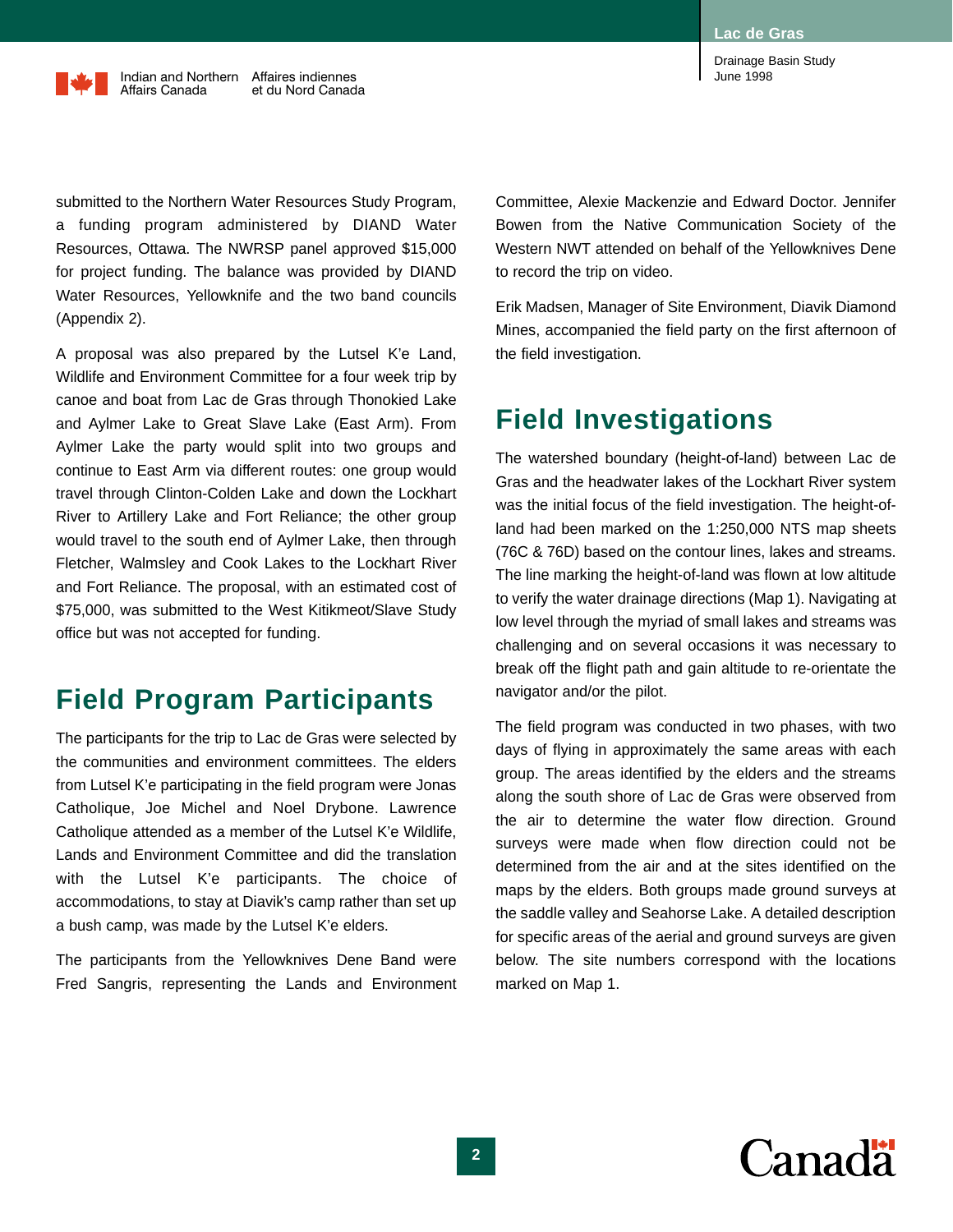

**Lac de Gras**

Drainage Basin Study June 1998

*Map 1. Lac de Gras Study Area, Spring 1996.*

#### **Site 1. Lac du Sauvage Outlet (64°31'N, 110°02'W)**

The investigation of the Lac de Gras drainage basin started with a ground survey at the narrows between Lac du Sauvage and Lac de Gras. A substantial flow from Lac du Sauvage into Lac de Gras was observed. (Photo #1)

> *Photo 1. Narrows between Lac du Sauvage and Lac de Gras, looking east towards Lac du Sauvage (Site 1).*



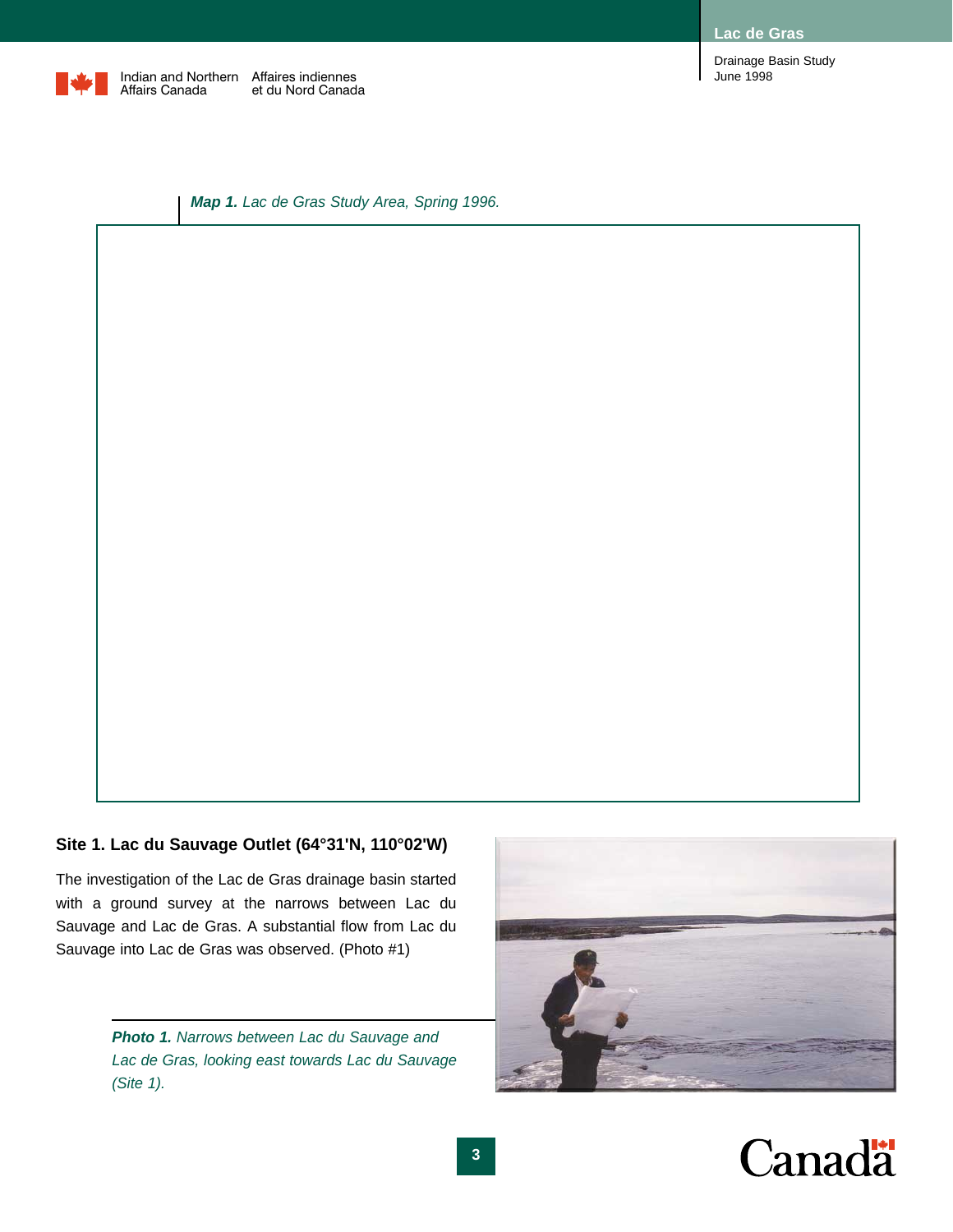### **Site 2. The Saddle Valley (64°31.26'N, 109°56.61'W)**

The shoreline of Lac de Gras was followed southeastward from the narrows at the Lac du Sauvage outlet to the saddle valley area. The saddle valley was flown from Lac de Gras to Thonokied Lake along the chain of small lakes. Slow, low level flights verified that the flow direction from the first two lakes is northward into Lac de Gras. The next series of lakes drain to the south into Thonokied Lake. The helicopter altimeter was used to determine the elevation change from Lac de Gras to the height-of-land between the small lakes. The pilot touched down on the beach adjacent to the outfitting camp on Lac de Gras and the altitude was recorded at 1400 feet above sea level (asl). At the height-ofland an elevation of 1450 feet asl was recorded when we landed for a ground survey. From the ground at the heightof-land, the elevation above Lac de Gras was evident.

The height-of-land was walked to the hills on both sides of the saddle valley. Indistinct flow channels coming off the side hills passed through patches of dense low vegetation above the divide lakes. Ground surveys were done with both the Lutsel K'e and Yellowknives groups at the saddle valley site and verified that a distinct drainage divide between Lac de Gras and Thonokied Lake was present (Photos 2 - 4).



*Photo 3. Height-of-land in the saddle valley (Site 2), looking east.*

A second higher valley runs parallel to the saddle valley immediately east of a low ridge and esker. This valley was followed from Thonokied Lake to Lac de Gras and the heightof-land was observed where the esker cuts across the valley. From the air it was evident that the elevation at the top of the second valley was higher than the first saddle valley. At the north end of the second valley, the flow into Lac de Gras was visible from the helicopter. It was agreed by both the Lutsel K'e and Yellowknives groups that there is no flow from Lac de Gras to Thonokied in the saddle valley area.



*Photo 2. Lutsel K'e participants in the saddle valley (Site 2).*



*Photo 4. Height-of-land in the saddle valley (Site 2), looking south.*

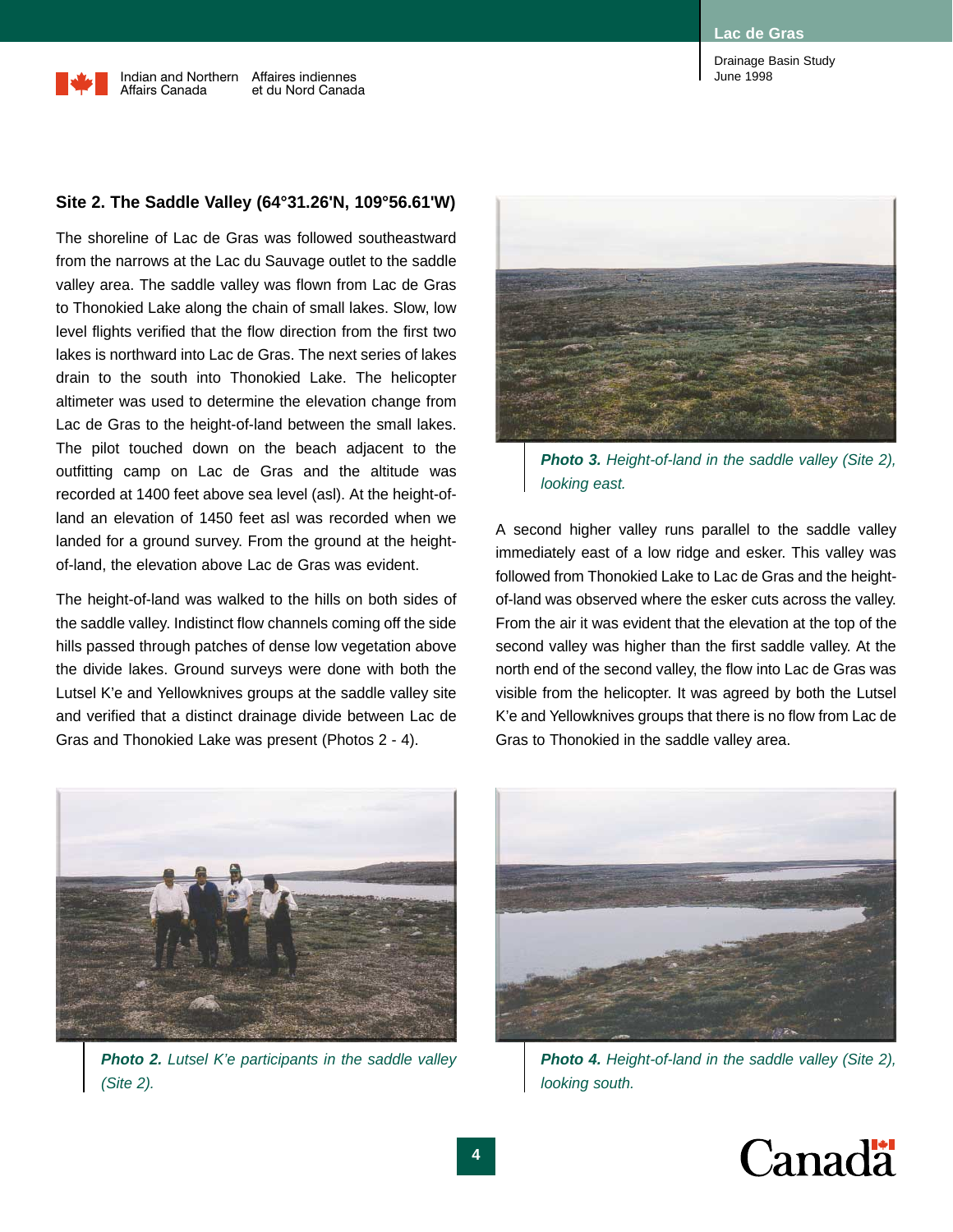#### **Site 3. Winter Road Portage (64°24'N, 110°00'W)**

The height-of-land was followed from the saddle valley to the winter road portage, south of Echo Bay's road camp by Lac de Gras. North of the lake at 64°21'N, 110°00'W, the flight path was altered from the line on the field map in order to remain on the height-of-land. By following the inflow streams it was verified that the drainage divide line drawn on the field map was incorrect. The outlet of the 64°21'N, 110°00'W lake was followed to the northeast where the stream flowed into a finger of Thonokied Lake at 64°22'N, 109°55'W. The 1:250,000 map sheet (76C - Aylmer Lake) shows a break in the drainage before reaching Thonokied Lake, rather than the outflow stream that exists. The line marking the heightof-land on the field map was redrawn on the west side of the lake based on the aerial survey.

A ground survey north of the 64°21'N, 110°00'W lake was made with the Yellowknives group. We landed on the winter road grade at 64°24.20'N, 110°04.28'W, approximately two kilometres south of the Echo Bay road camp. Streams on both sides of the road grade were checked and it was determined that the flow direction was to the north (Photo 5 & 6). The height-of-land between the Thonokied Lake and Lac de Gras drainage basins was observed between two small lakes, a few hundred metres south of where we landed. At the south end of the 64°21'N, 110°00'W lake, the height-of-land between Thonokied Lake and MacKay Lake was identified amongst the sand ridges of an esker complex. The Lac de Gras-MacKay Lake height-of-land was identified at the southwest end of the 64°21'N, 110°00'W lake and was followed to the west.



*Photo 5. Winter road portage (Site 3), Echo Bay road camp in background.*



*Photo 6. Winter road portage (Site 3), direction of stream flow is northward.*

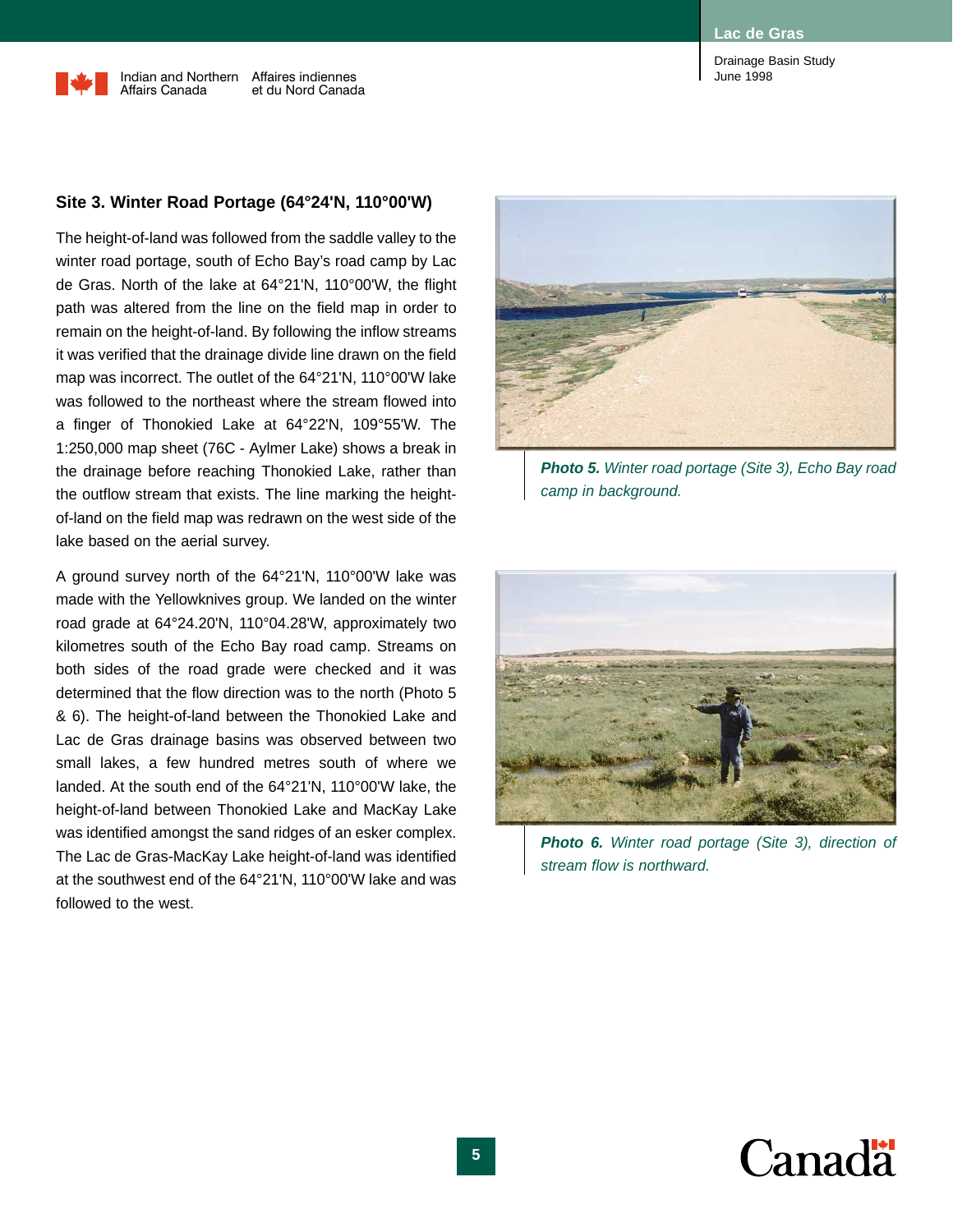#### **Site 4. Seahorse Lake (64°18'N, 111°15'W)**

The height-of-land was followed along the low plateau from the 64°21'N, 110°00'W lake westward to the Seahorse Lake area. Seahorse Lake (64°18'N, 111°15'W) was identified by the elders as being a traditional travel route between Courageous Lake and Lac de Gras. The drainage divide between Seahorse Lake and the south arm of Lac de Gras was evident from the air at the northeast and north side of Seahorse Lake (Photo #7). However, the divide at the northwest end of Seahorse Lake was indistinct and a ground survey was necessary to determine water flow directions. The north end of a small lake at 64°20.34'N, 111°16.12'W was checked during ground surveys with both the Lutsel K'e and Yellowknives groups (Photo #8). The ground survey determined there was no stream connection to the north with Lac de Gras. At the south end of the 64°20.34'N, 111°16.12'W lake the outflow to Seahorse Lake through a low marsh was minimal, but visible.

The aerial survey along the height-of-land was continued for a few kilometres west of Seahorse Lake before turning back to investigate the tributaries of Seahorse Lake. Inflow streams on the north and west sides were observed and the shallow rocky outlet channel of Seahorse Lake was followed south to Courageous Lake.



*Photo 7. Height-of-land northeast of Seahorse Lake (Site 4).*



*Photo 8. Ground survey northwest of Seahorse Lake (Site 4) with Yellowknives Dene representatives.*

#### **Site 5. Starfish Lake (64°24'N, 111°40'W)**

The northeast shore of the west arm of Courageous Lake was followed to Starfish Lake (64°24'N, 111°40'W), which has a distinct flow into Courageous Lake. The flow direction was verified by Edward Doctor, who has fished this area. At the northwest end of Starfish Lake the inflow was followed upstream past several small lakes to the drainage divide in an esker complex. The divide was apparent from the air, so ground surveys were not conducted in this area. From the drainage divide, the northward flowing stream was followed through a series of long narrow lakes to the Coppermine River and Lake Providence. From Lake Providence the Coppermine River was followed upstream to the outlet of Lac de Gras.

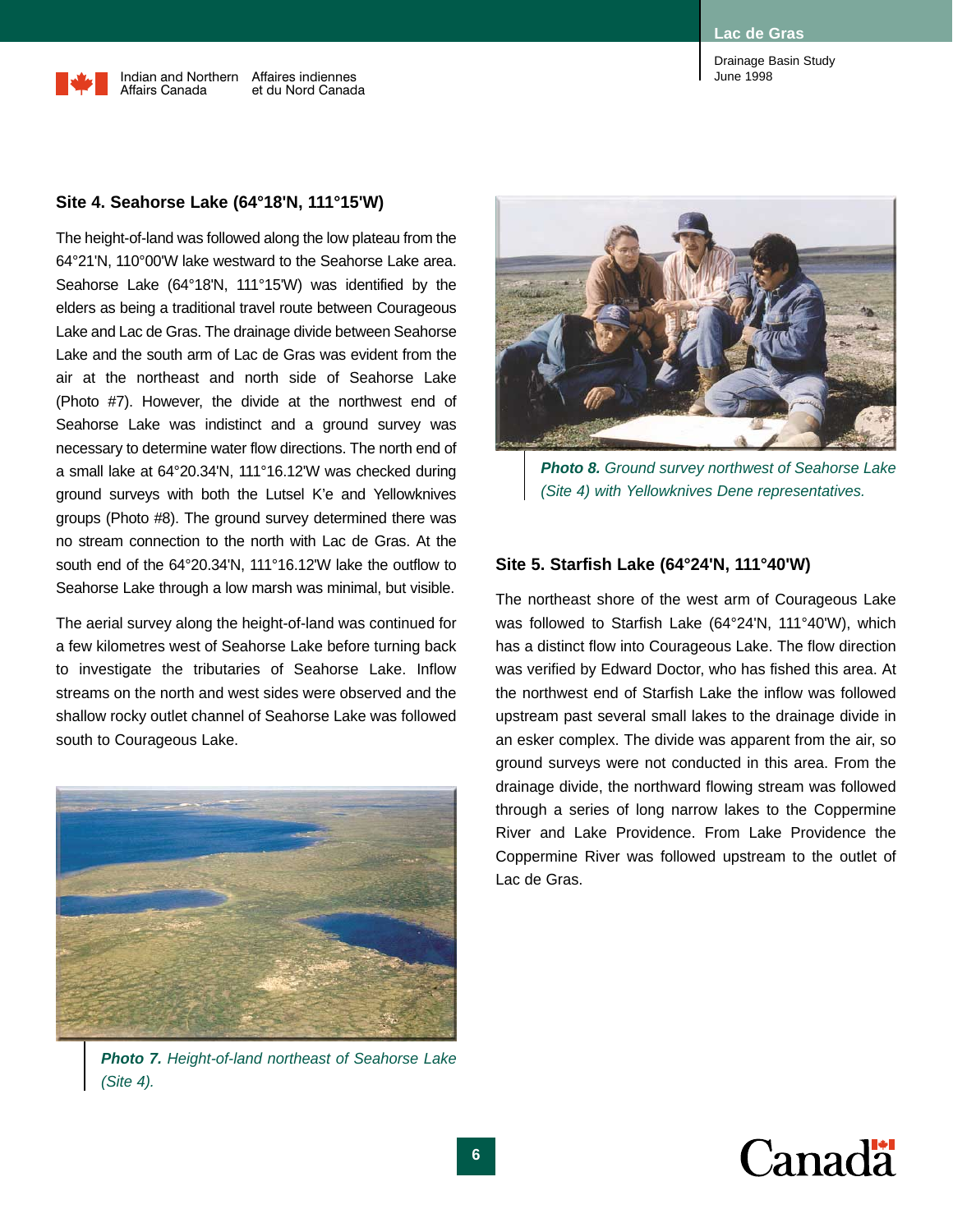#### **Site 6. Lac de Gras outlet**

A stop was made at the outlet of Lac de Gras (64°35'N, 111°07'W) with the Lutsel K'e group. Both groups flew over the outlet and observed the substantial flow from Lac de Gras to the Coppermine River (Photo #9).



*Photo 9. Coppermine River below the outlet of Lac de Gras (Site 6).*

#### **The South Shore of Lac de Gras**

The southwest shoreline of Lac de Gras was followed at low level back to the south arm (64°22'N, 110°40'W). High ground was evident to the south all the way back to the south arm. The large inflow stream at the southwest end of the south arm (64°22'N, 110°54'W) was followed right up to the drainage divide near Seahorse Lake. All the streams on the south side of Lac de Gras between the south arm (64°22'N, 110°40'W) and the saddle valley (64°31.26'N, 109°56.61'W) were followed until a visual verification of flow direction was made. In all cases, these streams flowed northward into Lac de Gras.

Drainage Basin Study June 1998

#### **The Northeast Side of Lac de Gras**

A flight was made to the east end of Lac du Sauvage to check inflows. High ground was evident to the south and east of Lac du Sauvage. From the east end of Lac du Sauvage, we flew to the rapids on the upper Coppermine River (64°40'N, 110°04'W) where it flows south into Lac du Sauvage. Outflows from Duchess Lake and Ursula Lake were observed flowing southward to Lac du Sauvage. To the west, the outflow from Paul Lake (64°39'N, 110°29'W) was followed to Lac de Gras. From Paul Lake we flew cross country to the BHP Koala camp and followed the drainage of Long Lake and Panda Lake downstream to Slipper Lake and Lac de Gras. After circling the new infrastructure at the Koala (Ek'ati) camp, we flew north from Long Lake and identified the drainage divide between Long Lake and Exeter Lake.

### **Conclusions**

The height-of-land marked on the NTS 1:250,000 map sheets was followed from the Lac du Sauvage narrows to west of Seahorse Lake (the entire south side of Lac de Gras) and in the Starfish Lake area. The solid line on Map 1 shows the verified drainage divide between Lac de Gras and the headwater lakes of the Lockhart River system. The streams on the south shore of Lac de Gras were also investigated to determine if there was any outflow to the south. All the streams between the south arm of Lac de Gras and the saddle valley were visually observed to flow north into Lac de Gras. From the aerial and ground investigations it can be concluded that there is no surface outflow from Lac de Gras into the Aylmer Lake-Lockhart River system via Courageous, MacKay or Thonokied Lakes.

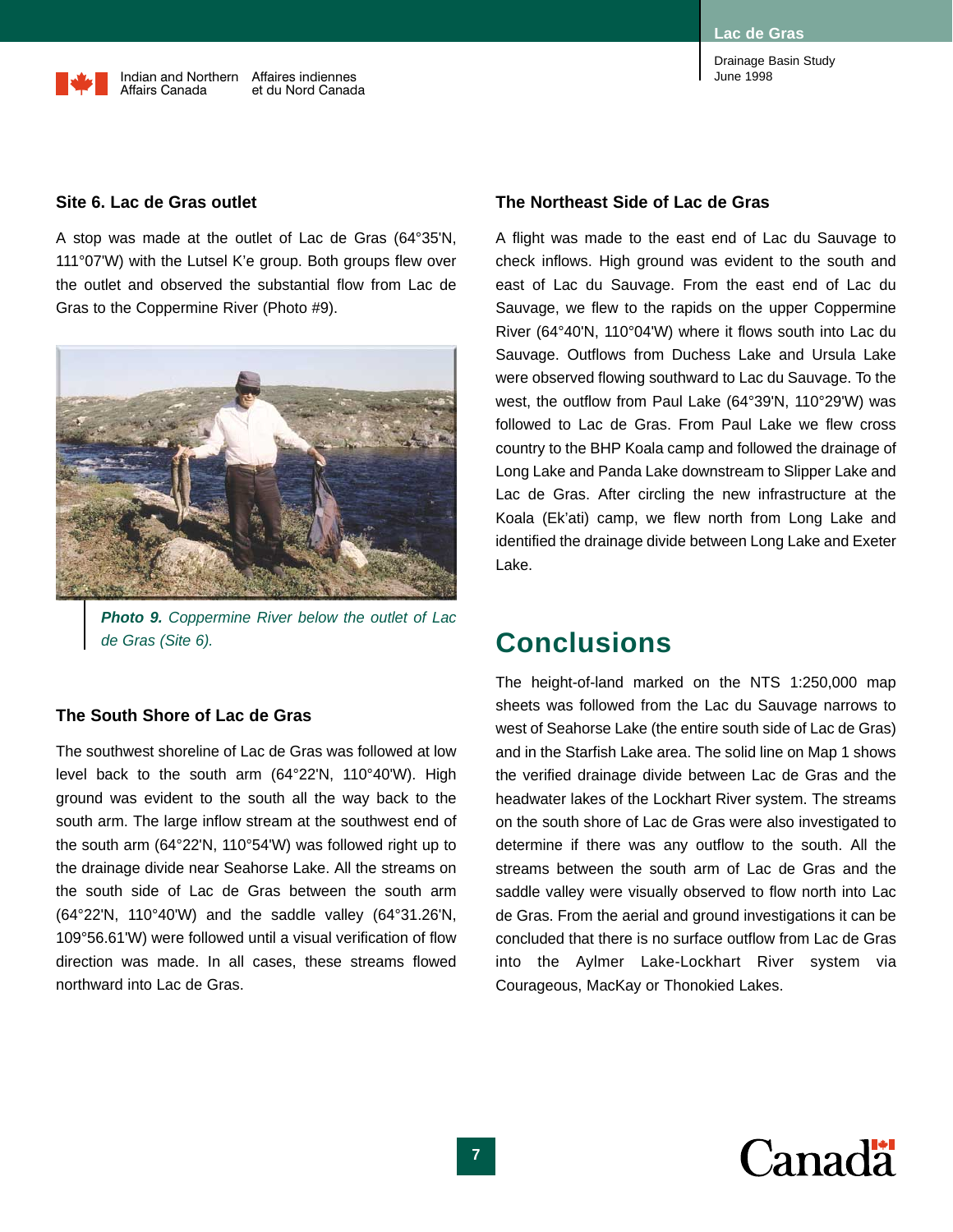**Lac de Gras**

Drainage Basin Study June 1998

### **References**

**Wray, Gordon,** Water Board Chair, letter dated December 18, 1996 to DIAND Minister Ron Irwin:

*"The Dene elders who appeared at the public hearings raised the possibility that there was southward drainage from Lac de Gras. I understand your department has had some preliminary meetings with the First Nations on this issue and would urge the department to complete this work and report back to the First Nations on the results of the findings."*

**Irwin, Ron,** Minister of DIAND, letter dated Jan 3, 1997 to Water Board Chair Gordon Wray:

*"The department will complete the work necessary to determine if there is any significant southward drainage from Lac de Gras to Great Slave Lake. As you have noted, this work is being done in co-operation with the Aboriginal elders, who raised the matter during the public hearing."*

### **Appendix 1**

#### **BHP Water Licence Hearing: Transcript Excerpts**

Source: BHP public hearing transcript, September 9-10, 1996

#### **Dettah Elder Judy Charlo** (in translation)

*It sounds like there is only one river that is flowing into the Coppermine River. There are a lot of rivers around the Lac de Gras area that flow in all directions. ... I also heard that the river flows from the Lac de Gras area to the Coppermine area, but there are a lot of rivers that flow into all directions. Why are they saying there is only one river that flows into the Coppermine? ... Even this summer, we went to Mackay lake. There is a trail all the way to Mackay Lake. (page 105-6)*

#### **Fred Sangris, interpreting Elder Charlo's comments:**

*In the Lac de Gras area there are many rivers and streams that flow from Lac de Gras down into the East Arm and into the Lockhart River ... and then it flows into the Great Slave Lake. ... Is that (t)he rivers flow, which way will the waste flow, the waste from the exploration? There are many rivers and streams. There is one Coppermine River that splits and part of the Coppermine River flows down south into the Great Slave Lake and into the Lockhart River and the East Arm and then down into Great Slave Lake. (page 108-9)*

#### and further said:

*The watershed in the Lac de Gras area may be very complicated, but there are approximately 75 inlets and outlets to Lac de Gras. Part of the river which is Lac de Sauvage flows into Contwoyto Lake and then south into the Thelon River and eventually into Great Slave Lake. What is BHP prepared to do for further study? That Lac de Gras watershed that was presented this morning is inaccurate. (page 112)*

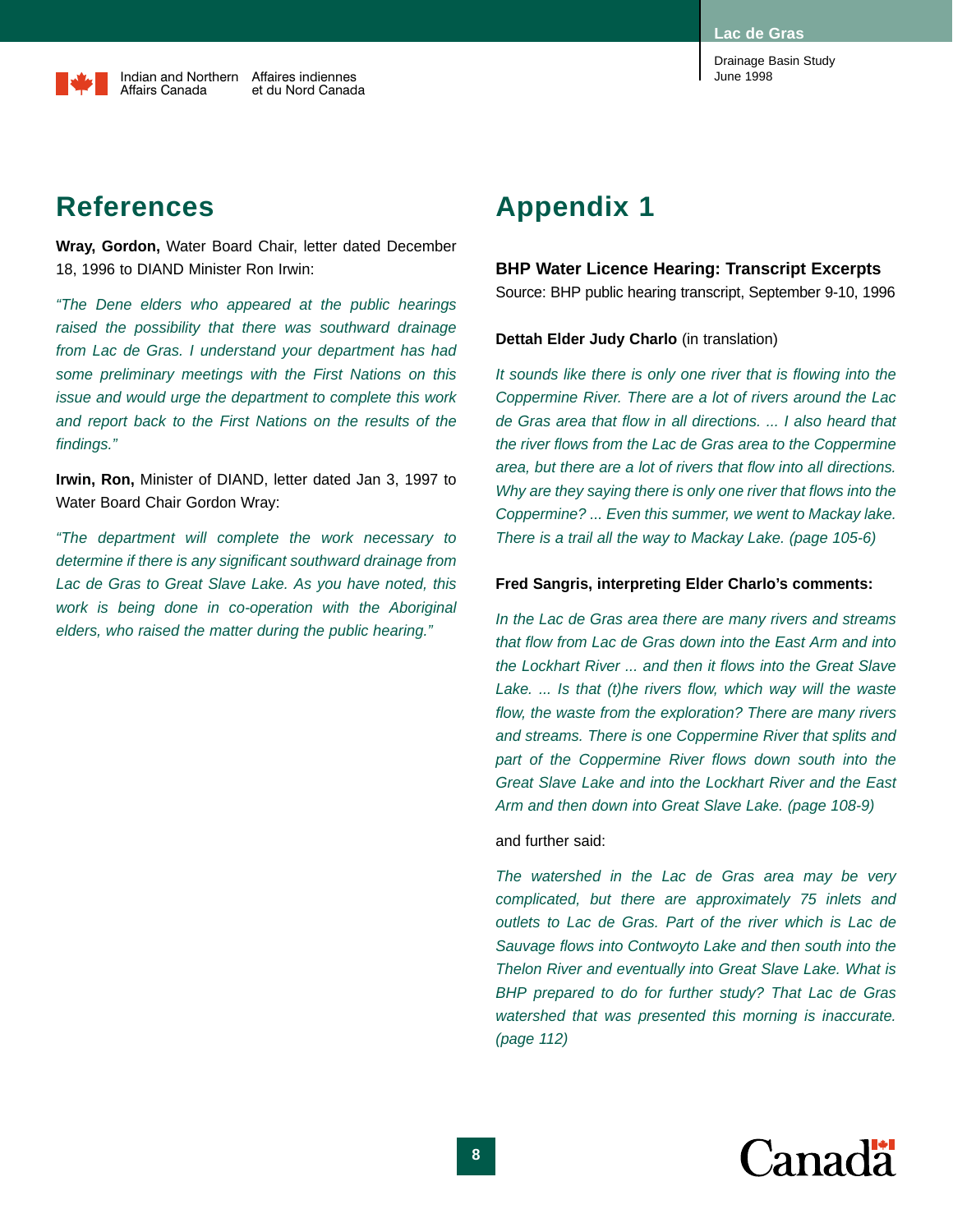**Lac de Gras**

Drainage Basin Study June 1998

*But what the Elders and I are saying here is that there is not only one river system, there is a lot of river systems. Part of that river which is the largest one, flows into the Artillery Lake and then flows into Lockhart Lake, into Lockhart River and then into the East Arm of Great slave lake. ... our information is based on thousands of years. (page 113)*

#### **Lutsel K'e Elder JB Rabesca,** in translation:

*The river I am talking about, it is called in my own language Lac de Gras. That river runs to Ptarmigan lake and from Ptarmigan Lake to Artillery Lake, then from there it flows down the Lockhart River to Great Slave lake. The Ptarmigan Lake that I am talking about , further up it flows into the Thelon River. (page 117)*

#### **Lutsel K'e representative Archie Catholique:**

*These are the recommendations from Lutsel K'e First Nation. ...*

*4) BHP should be required to do some research on the drainage from Lac de Gras to Clinton Golden; to Artillery Lake; and then to Great Slave Lake down the Lockhart River, recognizing and acting on the traditional knowledge our Elders described in their presentation earlier.*

*... I do have concern regarding (Perry Falls) because of the way the rivers that the drainage might come through that area also. It is not only the Lockhart River. Also there is the river that flows into Hoarfrost, from Hoarfrost to the east side of the north. So you see there is a lot of area that the rivers are flowing into the Great Slave Lake and I think those too have to be taken into consideration that there should be a study also. (page 119)*

#### **Dettah resident Rachel Crapeau:**

*This past month we went by canoe from the Yellowknife river all the way up to Mackay Lake. You can see how the water moves and which way it flows. It comes down to here, to the Yellowknife River.*

**From the transcript of the Water Board hearing** October 21-22, 1997.

#### **Yellowknives Chief Beaulieu:**

*At the Water Board hearing the Elders indicated that the water flows as indicated by the Proponent only went one way and that was up the Coppermine River. The Elders, from their experience indicated that the water flows down to Great Slave Lake and that we are instream users - either through the Yellowknife River System and/or the Lockhart River System; and that is an important factor that the Board was to consider. (page 87)*

#### **Lutsel K'e elder John Rabesca** (translation):

*There is a lake called Lac de Gras. There is a lake also we have our own names. They have that name because there is a white sand around, there is a lot of white fox at the time I used to go trapping. From Lac de Gras there is a river that flows and from there it goes all the way to Ptarmigan Lake. From there it flows into Artillery lake and from there it goes down the Lockhart River and into the Great Slave Lake. (page 96)*

#### **Lutsel K'e First Nation staff member, Ellen Bielawski:**

*I am going to quote partly from the answers that we received from BHP to the questions that we submitted - primarily about the question of the drainage through Lac de Gras and eventually into Great Slave Lake. Their answer to our questions states: "based on topographic interpretation, two areas were identified that exhibited the potential of shared headwaters. Study Area 1 is identified on the enclosed copy of National Topographic Series 1:250,000 scale map 76C and study area 2 is defined on the enclosed copy of NTS 1:250,000 map 76D. In both instances, elevation changes between Lac de Gras and the height of land indicated that there was not the potential for flow from Lac de Gras to reach the Lockhart River System."*

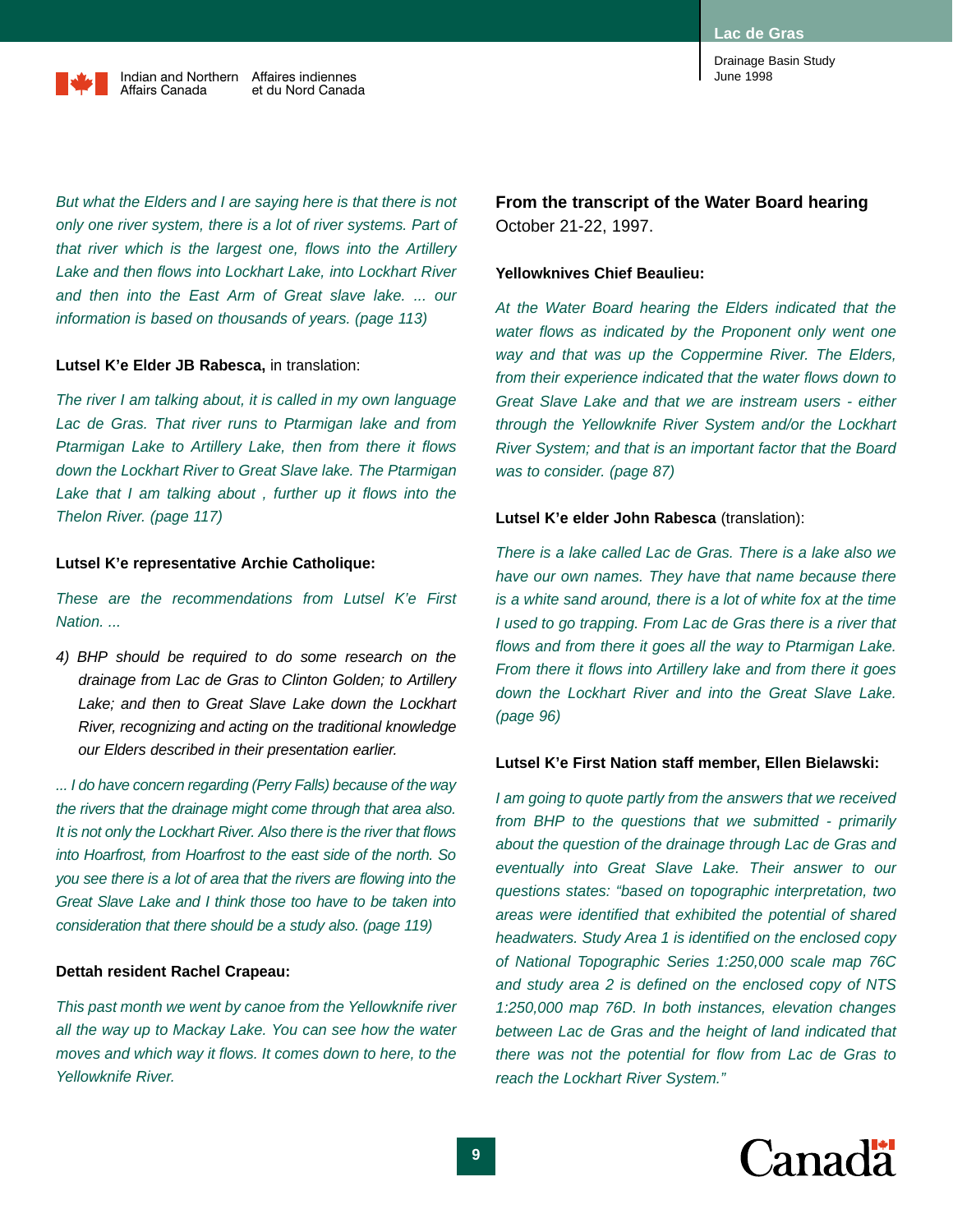June 1998

Drainage Basin Study



Indian and Northern Affaires indiennes Affairs Canada et du Nord Canada

*First, this is a technical point - we did not receive the enclosed maps. ... Another point that I want to raise about that, is the question of the sampling question of interpellating (sic) from NTS Series maps which are based on aerial photography to what is actually going on, on the ground. From my own experience in field work, I have walked many a mile based on these maps and air photos and I know many of you have, and I know that you are quite aware of the inaccuracies that result. (page 99)*

*... Having said all of that (about traditional knowledge and science), we are faced with the question of examining the issue of the watershed. The first Public Hearing was the 9th of September and we are now into freeze-up. We have entered some evidence in maps, we know we have not adequately addressed that question. (page 102)*

#### **Chris Spence,** Hydrologist for Water Resources at DIAND:

*I have a question for Mr. Rabesca of Lutsel K'e concerning the direction of the drainage. Mr. Rabesca speaks of flow from Lac de Gras down to Ptarmigan Lake. From my knowledge of the area, Ptarmigan lake is some distance for Lac de Gras. could he explain specifically, how the flow gets from Lac de Gras to Ptarmigan Lake, if not tonight then another time, maybe providing us with maps of the direction of flow? Could he also tell us, what time of year he was most commonly in the area? (page 106-7)*

#### **Chair Gordon Wray replied:**

*Thank you. I will, at this time, advise you that the Board will be specifically dealing with that issue in its dealings with TAC and its direction to TAC. So perhaps we will hold off on the answer to that because it will be dealt with much more comprehensively. (page 107)*

**Mr. Lemon,** representing Yellowknives Dene and Lutsel K'e Dene:

*... The Yellowknives Dene and Lutsel K'e Dene have a specific concern with respect to the flow of water from the Lac de Gras watershed, possibly into the Great Slave system. The Elders have identified a number of spots where that concern is a real concern to them. We simply ask that in the terms and conditions of the Licence, that, that be considered and there be monitoring to be sure that, that in fact is not happening, that polluted water is not going down into the Great Slave. (page 215)*

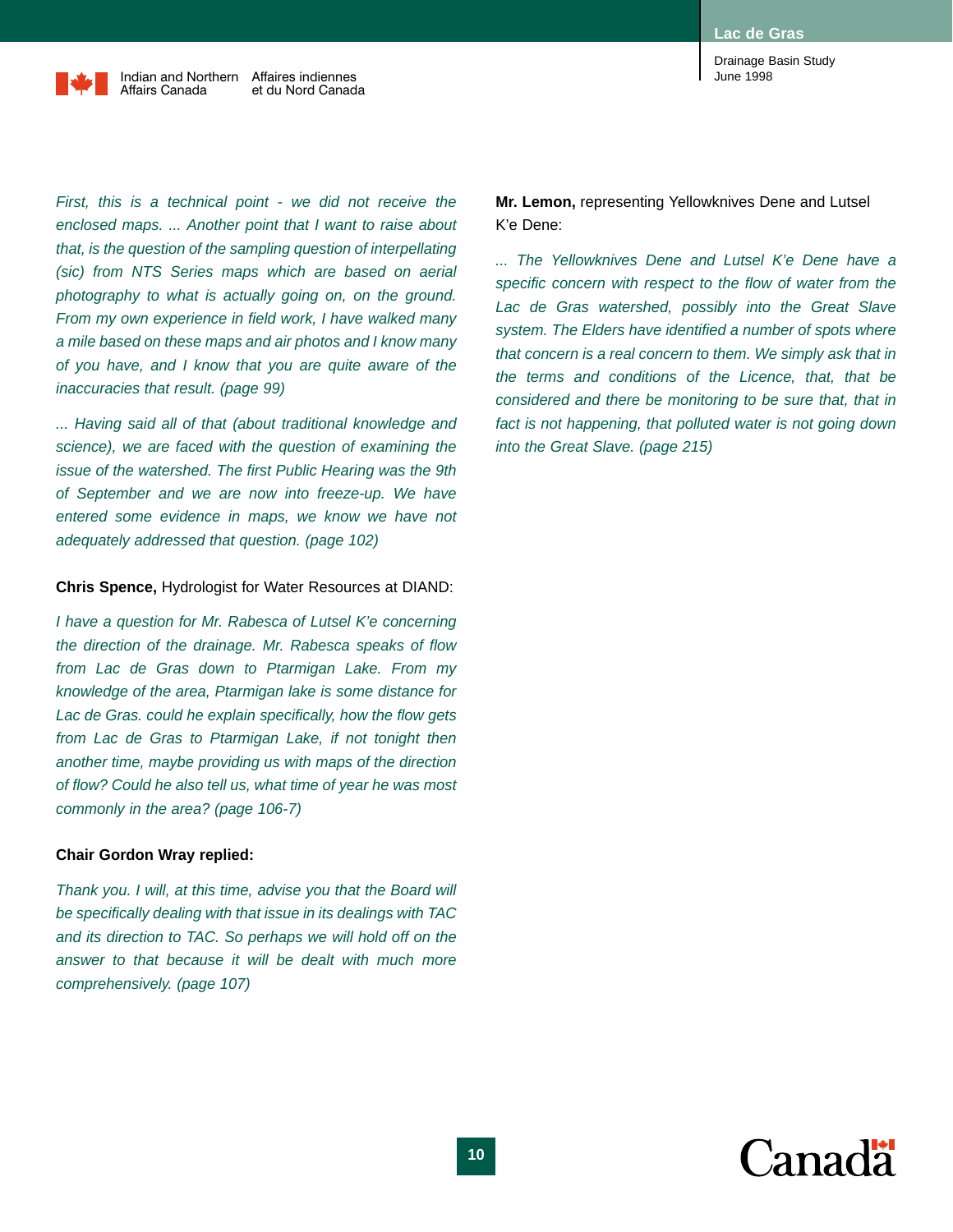**Lac de Gras**



Drainage Basin Study June 1998

# **Appendix 2**

### **Lac de Gras Drainage Basin Study - Field Trip Expenses**

|                                                                                                  | \$<br>28,205 |
|--------------------------------------------------------------------------------------------------|--------------|
| Yellowknives Dene Band                                                                           | \$<br>900    |
| Lutsel K'e Dene Band                                                                             | \$<br>1,100  |
| Diavik                                                                                           | \$<br>1,400  |
| <b>DIAND Water Resources</b>                                                                     | \$<br>9,805  |
| Northern Water Resources Study Program (DIAND)                                                   | \$<br>15,000 |
| <b>Funding Sources</b>                                                                           |              |
| <b>Total Project Costs</b>                                                                       | \$<br>28,205 |
| 7. Miscellaneous Supplies - Maps, Film & Processing                                              | \$<br>185    |
|                                                                                                  |              |
| Yellowknives Dene Band (2 days * 250/day)                                                        | \$<br>500    |
| 6. Translation Fees (contributed by respective bands)<br>Lutsel K'e Dene Band (2 days * 250/day) | \$<br>500    |
| Yellowknives Dene Band (2 elders * 100/day * 2 days)                                             | \$<br>400    |
| Lutsel K'e Dene Band (3 elders * 100/day * 2 days)                                               | \$<br>600    |
| 5. Consulting Fees (contributed by respective bands)                                             |              |
| 2 people x 1 nights @ \$100/night - \$ 200                                                       |              |
| 6 people x 2 nights @ \$100/night - \$ 1200                                                      |              |
| 4. Accommodation at Diavik Camp (provided by Diavik)                                             | \$<br>1,400  |
| Jet-B Fuel (16 drums @ \$250/drum)                                                               | \$<br>4,280  |
| 3. Helicopter Fuel (purchased from Diavik)                                                       |              |
| Astar 350B2 helicopter (16 hours @ \$1100/hour)                                                  | \$<br>17,640 |
| 2. Aerial & Ground Surveys                                                                       |              |
| (4 people @ \$100/ticket plus expenses)                                                          | \$<br>520    |
| Air Travel - Yellowknife to Lutsel K'e - Tindi sked                                              |              |
| Air Travel - Diavik to Yellowknife (charter)                                                     | \$<br>1,570  |
| Air Travel - Lutsel K'e to Yellowknife (charter)                                                 | \$<br>610    |
| 1. Participation of Lutsel K'e Band members                                                      |              |

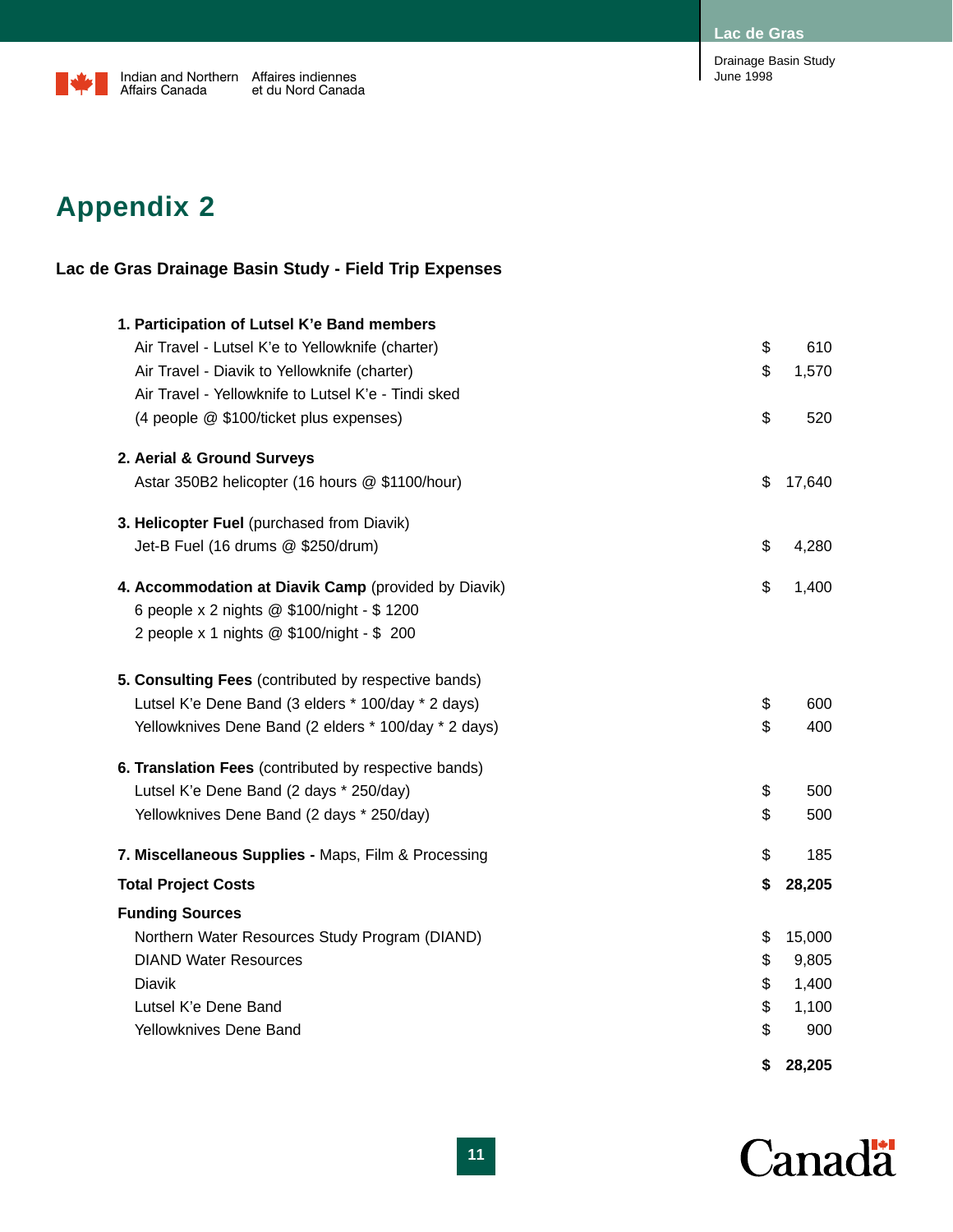#### **Lac de Gras**



# **Appendix 3**

### **Lac de Gras Drainage Basin Study - Field Trip Log**

#### **Participants**

#### Lutsel K'e Group **Dettah Group**

- 
- 1. Lawrence Catholique 1. Fred Sangris
	-
- 2. Noel Drybone 2. Alexie Mackenzie
- 3. Joe Michel 3. Edward Doctor
- 4. Jonas Catholique 4. Jennifer Bowen
- 
- 

#### **Co-ordinator**

Bob Reid, DIAND Water Resources, Yellowknife

#### **21 July**

- 0700 Bob departed Yellowknife (fixed wing charter) to Lutsel K'e, arrive 0755.
- 0820 depart Lutsel K'e, arrive Yellowknife 0910.
- 1040 depart Great Slave Helicopters, Bell 204B substituted for Astar (at the AStar rate).
- 1220 arrive at Diavik camp on Lac de Gras, lunch, checked into accommodation.
- 1410 depart Diavik camp for aerial surveys of Lac du Sauvage, saddle valley, height-of-land.
- 1800 returned to Diavik camp.

#### **22 July**

- 0830 airborne with AStar for aerial and ground surveys in Thonokied Lake area.
- 1230 arrive back at Diavik camp for lunch.
- 1345 airborne for Seahorse Lake area for ground surveys, stopped at Salmita mine site.
- 1700 stopped at Coppermine River at outlet of Lac de Gras.
- 1800 depart to Diavik, did fly-by of Koala (Ek'ati) mine site.
- 1835 returned to Diavik camp for dinner.
- 2015 over to Yellowknives camp with elders to discuss investigations.
- 2130 back to Diavik.

#### **23 July**

- 0850 airborne to Yellowknives' camp, flew to saddle valley, winter road portage,
- 1000 Lutsel K'e group depart by fixed wing charter to Yellowknife, on to Lutsel K'e on Air Tindi 1630 sked.
- 1215 back at Diavik camp for lunch.
- 1320 airborne for MacKay Lake, Seahorse Lake, Starfish Lake, Lac de Gras south shore.
- 1645 dropped off Yellowknives group at their camp.
- 1700 arrived at Diavik camp for dinner.
- 1900 met with Erik Madsen in evening to discuss findings.

#### **24 July**

- 0830 airborne to Yellowknives camp, flew south shore of LDG from Kennecott tent camp along the way.
- 0850 picked up Yellowknives group, aerial surveys of Lac du Sauvage, Ursula Lake, Paul Lake, Koala (Ek'ati) mine site and Exeter Lake drainage.
- 1215 return to Diavik camp for lunch.
- 1310 drop off Yellowknives group at their camp, continued south to outlet of MacKay Lake, Courageous Lake, and stopped at Salmita.
- 1500 departed Salmita for Yellowknife.
- 1615 arrived at Yellowknife.